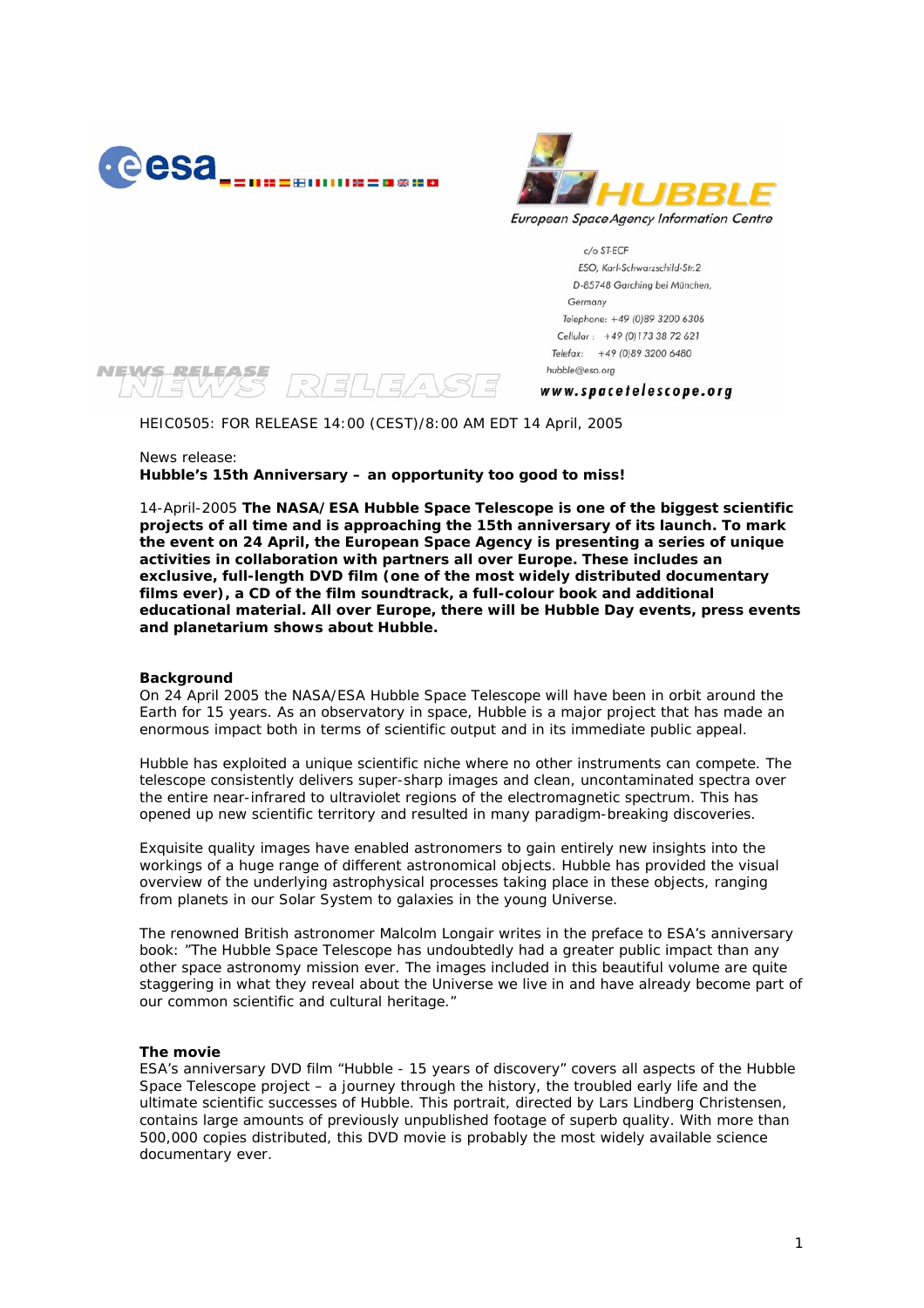Hubble's spectacular visual images make a stunning backdrop throughout the film, bringing an immediacy and vitality as the narrative reveals the new insights Hubble has inspired in all fields of astronomy from exoplanets to black holes. Complex though the science behind the telescope's images often is, Art Director Martin Kornmesser has developed a unique style of elaborate 3D animation that enhances and vividly clarifies the underlying science.

The movie is presented by an ESA scientist, Dr. Robert (Bob) Fosbury, who has himself used Hubble for his own research on many occasions.

The 83-minute film DVD contains more than 60 minutes of bonus material and has narration in three languages: English, German and Greek. In addition, there are subtitles in 15 languages: Bulgarian, Danish, English, German, Greek, Spanish, French, Italian, Dutch, Norwegian, Polish, Portuguese, Russian, Finnish and Swedish.

The film can be requested by TV broadcasters on Betacam SP or DVD without cost. This material may be used freely for shorter reports in the time leading up to the anniversary, but may not be broadcast in its entirety before 24 April.

#### **The score**

The score for the film especially composed by the German composer duo moveTWO – Axel Kornmesser and Markus Löffler. Its celestial and enchanting style provides the perfect setting for this audiovisual voyage through the cosmos. In a special appearance on the soundtrack, the Celtic vocalist Audrey Quinn captivates the listeners with her dreamy voice.

The score soundtrack will be available in May on a CD bundled with the DVD in selected record stores throughout Europe and the USA.

Events, planetarium shows and press meetings

All over Europe, more than 40 Hubble Day events are planned. Thousands of copies of ESA's DVD will be given away for free and two amazing anniversary images from Hubble are going to be unveiled. Many planetariums in Europe have premieres of their new Hubble shows on 24 April. A list of the many events can be found on the ESA Hubble web site.

There are press meetings at various sites around Europe: For instance at ESA/ESTEC in Noordwijk (19 April) and at Hamburg Planetarium (with ESA/Hubble) 22 April. More information is available on the web.

### **Educational material**

A 24-page set of educational material in English will be published online in PDF format on the ESA Hubble website on 22 April.

The educational material is aimed at students from 7th Grade to High-School (low-level Science). Sample tasks include calculations of the mass of the Earth using the orbit of Hubble or the number of stars that would fit inside the Solar System.

#### **Anniversary Book**

ESA has produced a book in full colour that gives an overview of the project with emphasis on the magnificent images and the incredible discoveries. Astronomy is fortunate in that telescopes not only produce results of great scientific value, but also of eye-catching beauty and artistic potential. This book shows the close relationship between the two at its best.

Despite its age, Hubble continues to deliver frontier science results on a daily basis, and as Bob Fosbury remarks: "Hubble's current capabilities lie far beyond the dreams of its original designers. I think what arouses the strongest feelings in me is watching the astronauts carrying out day after day of extremely arduous spacewalking from the Shuttle, fitting new instruments to the telescope and replacing ageing components. It is then that you realise that this is a serious business and that people are putting their lives on the line to allow you to understand what goes on in the Universe."

The DVD, book etc. mentioned here are available from the various outlets listed on the ESA Hubble web site: www.spacetelescope.org